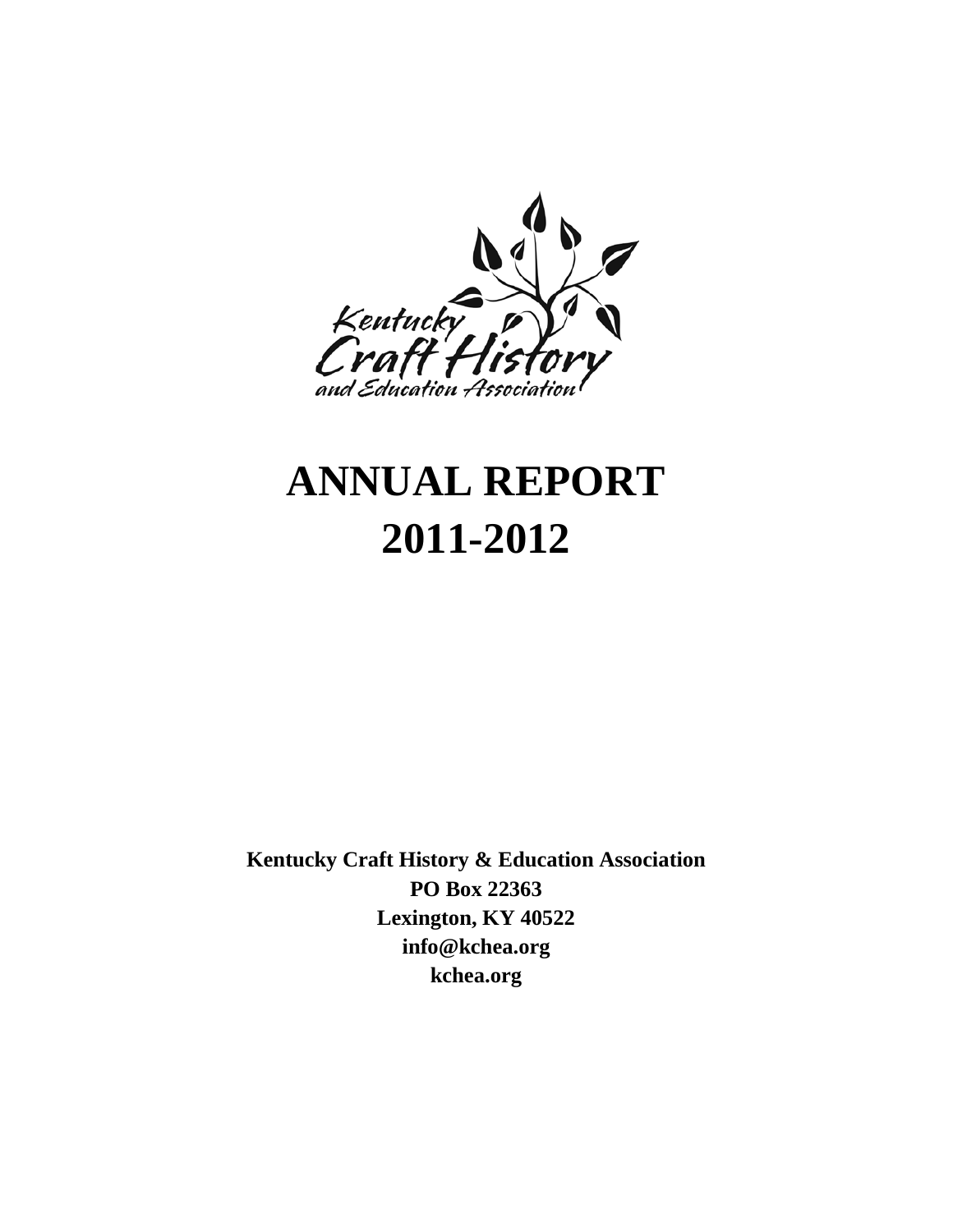## **Kentucky Craft History & Education Association**

## **Annual Report 2011-2012**

## **C O N T E N T S**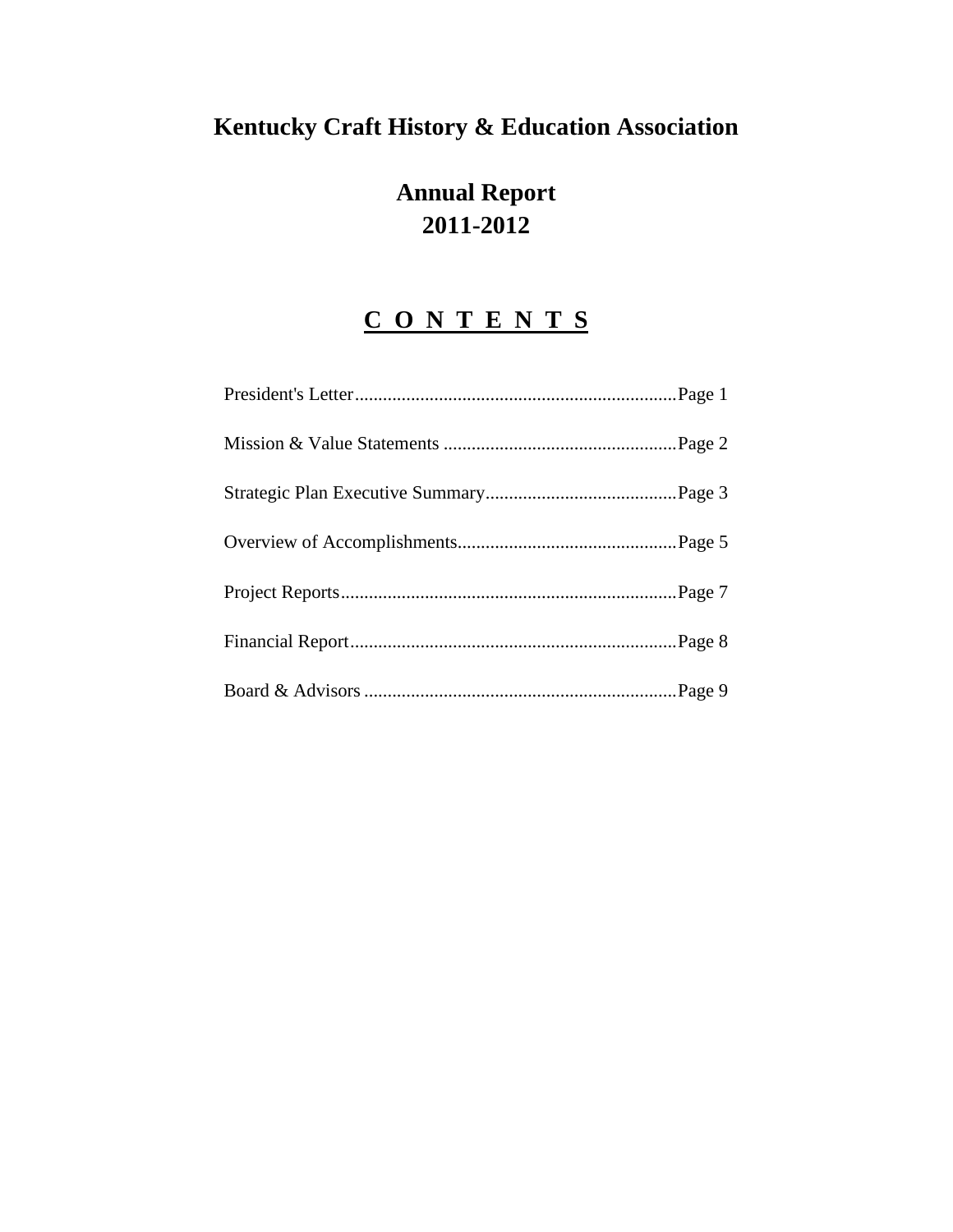

**Kentucky Craft History & Education Association** P O Box 22363 Lexington, KY 40522 info@kchea.org kchea.org

#### **BOARD OF DIRECTORS**

Susan Goldstein, Founding President Lexington, KY

Fran Redmon, President Frankfort, KY

Nancy Atcher, Secretary Frankfort, KY

Philis Alvic, Treasurer Lexington, KY

Lila Bellando Berea, KY

Richard Bellando Berea, KY

Deborah Chenault Berea, KY

Daniel Graham Georgetown, KY

Landra Lewis Berea, KY

Mary Reed Irvine, KY

#### **ADVISORY BOARD**

Kimberly H. Bryant Lexington, KY

Marie Hochstrasser Lexington, KY

Lester Pross Berea, KY

Judy Sizemore McKee, KY

September 2012

Dear Friends and Supporters:

The Kentucky Craft History and Education Association (KCHEA) is pleased to present its 2012 Annual Report.

The KCHEA board has continued working steadfastly, mostly behind the scenes, to put a framework together for moving our mission forward. We have focused on ways to grow support for the organization by positioning it favorably to seek funding and supportive partnerships. Part of this effort has been through the identification of potential board members and inclusion of those that can provide the necessary leadership. We are pleased to have successfully grown the board this past year.

Planning has continued for the proposed virtual Kentucky Craft History Encyclopedia. The Encyclopedia Committee has made good strides and will host a planning session with potential partners in November 2012 in Louisville. This will provide important feedback from the arts and history communities and lead us to our next goal of securing a planning grant that will direct implementation of the project.

As part of KCHEA's ongoing work to conduct oral histories with the state's leading craft luminaries,19 interviews were completed with noted Kentucky luthiers. The project was supported through a grant from LexArts and several partnerships with the Kentucky Folklife Program, Kentucky Center for Traditional Music, and a University of Kentucky Geographic Ph.D. Candidate. We are now looking at ways to extend the benefit and value of these interviews by making them accessible for education and research opportunities.

The board is pleased with the positive responses to the goals and objectives that have been set forth. This encourages us to continue our quest to conserve and present Kentucky's rich craft history and the ongoing impact of the craft movement in Kentucky.

Sincerely,

Tran Dedman

Fran Redmon President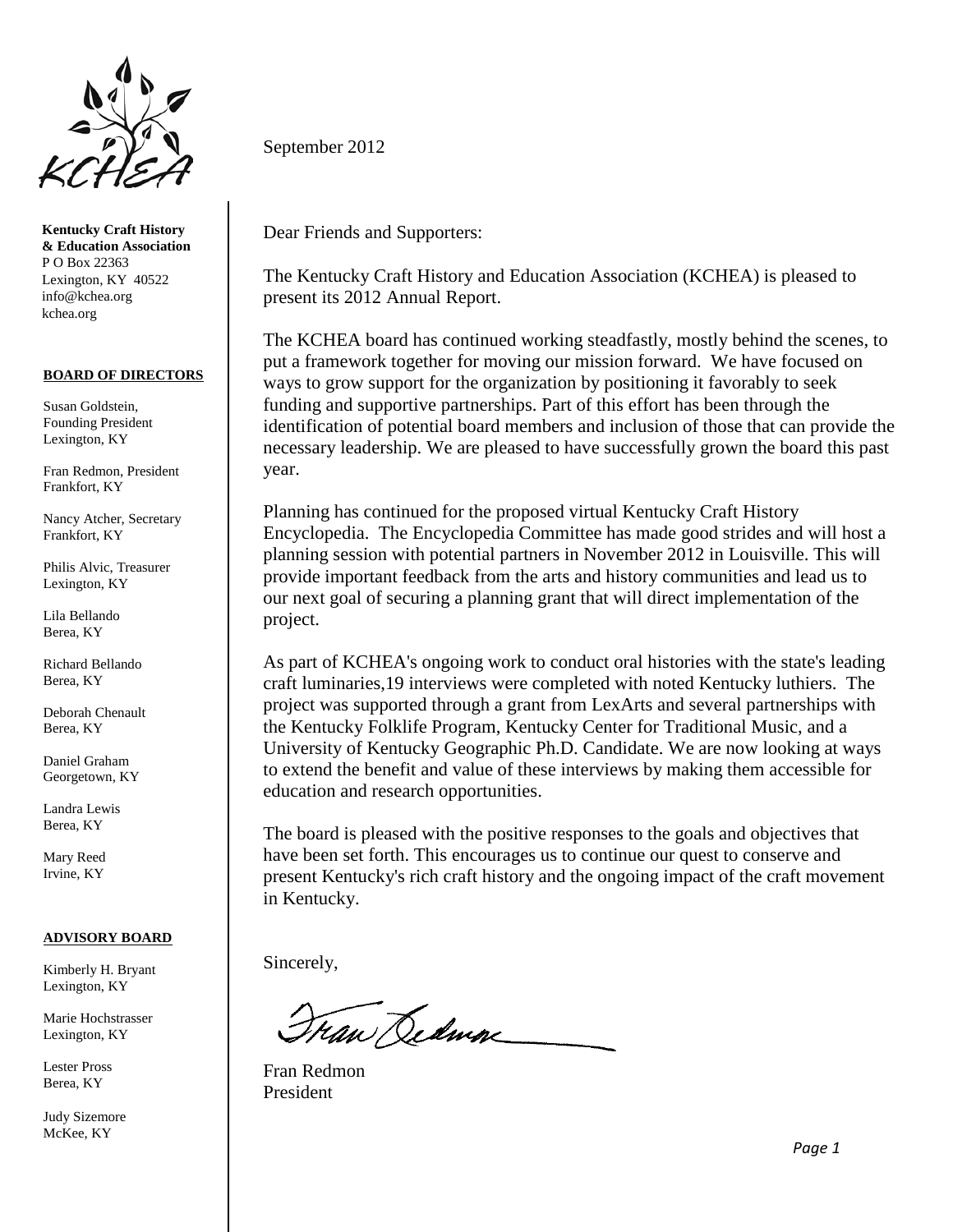## *MISSION*

*The Kentucky Craft History and Education Association gathers, conserves and presents the history and ongoing impact of crafts in Kentucky.*

## *VALUE STATEMENTS*

 $\sim$  TM

*There is an inherent value in the making of craft* **which embodies both skill and** design; many skills are intrinsic in rural culture and have historically been part of essential living.

*Kentucky has a long and rich craft heritage* involving both the makers and organizations of craft that have created both an economic and cultural impact resulting in national and international recognition for the state as a model for craft development.

*History provides valuable lessons that impact our future* and documenting and sharing

Kentucky's craft history honors the makers and creates pride in our heritage.

### $\sim$  TM

 $\sim$  TM

*The arts offer many educational and economic benefits and support the development of intellectual skills.* Crafts can play a role in education through a variety of academic disciplines connecting students to craft artists as role models and educating them to craft as a vocational and lifestyle choice.

 $\sim$  TM

*The documentation and preservation of Kentucky's craft history is needed and* 

*urgent* and is best done through the artifacts, documents, and stories told by craft makers and organizational leaders that have most significantly impacted the state's craft movement.

#### $\sim$  TM

**Partnerships are important** and have been vital to Kentucky's craft success and are critical to the ongoing preservation and documentation of its history.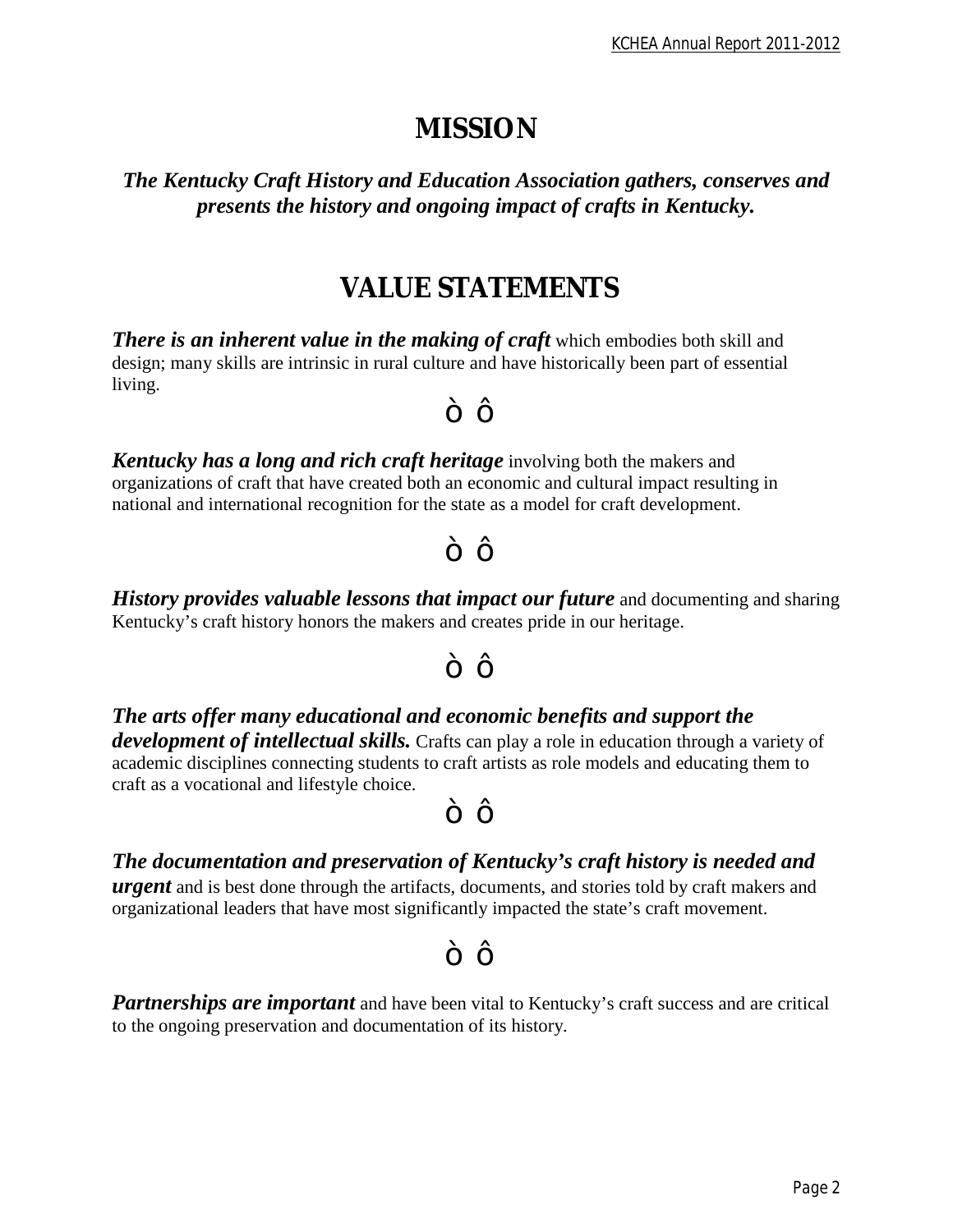## **KCHEA STRATEGIC PLAN July 1, 2012 - June 30, 2015**

## **E X E C U T I V E S U M M A R Y**

#### **GOAL I: Develop strong organizational capacity to promote KCHEA mission.**

#### **Objective 1: Understand and develop board skills needed to accomplish objectives**

- a. Identify and assess current board member skills
	- b. Add board members with additional skills
	- c. Implement board training
	- d. Develop board packets

#### **Objective 2: Develop policies and procedures for working on objectives**

- a. Create policy or procedure when needed
- b. Review policies

#### **Objective 3: Review Strategic Plan**

- a. Annually review strategic plan
- b. Communicate & make accessible information in the strategic plan

#### **Objective 4: Develop strong financial stability**

- a. Identify potential funding
- b. Establish process for securing funds
- c. Secure funding
- d. Follow through on funding reporting and stewardship

#### **GOAL II: Create a strong image for marketing.**

#### **Objective 1: Promote Brand Identity**

- a. Develop and communicate the message
- b. Develop and maintain presentation materials

#### **Objective 2: Build relationships with people and groups who support KCHEA**

- a. Identify people and organizations for partnering
- b. Form partnerships and collaborate
- c. Acknowledge people and organizations in partnerships

#### **Goal III: Facilitate and support the research and documentation of Kentucky's craft history and make it available to many populations.**

#### **Objective 1: Establish framework for documenting: people, paper, and objects during different periods.**

- a. Identify types of things to document
- b. Identify time, regions, and cultures to document
- c. Identify where things are to be found
- d. Identify appropriate repositories for various documentations

#### **Objective 2: Conduct research of craft in Kentucky (people, paper, and objects)**

- a. Identify & document existing research
- b. Identify needed research
- c. Support and facilitate further research

#### **Objective 3: Develop appropriate KCHEA research & documentation projects.**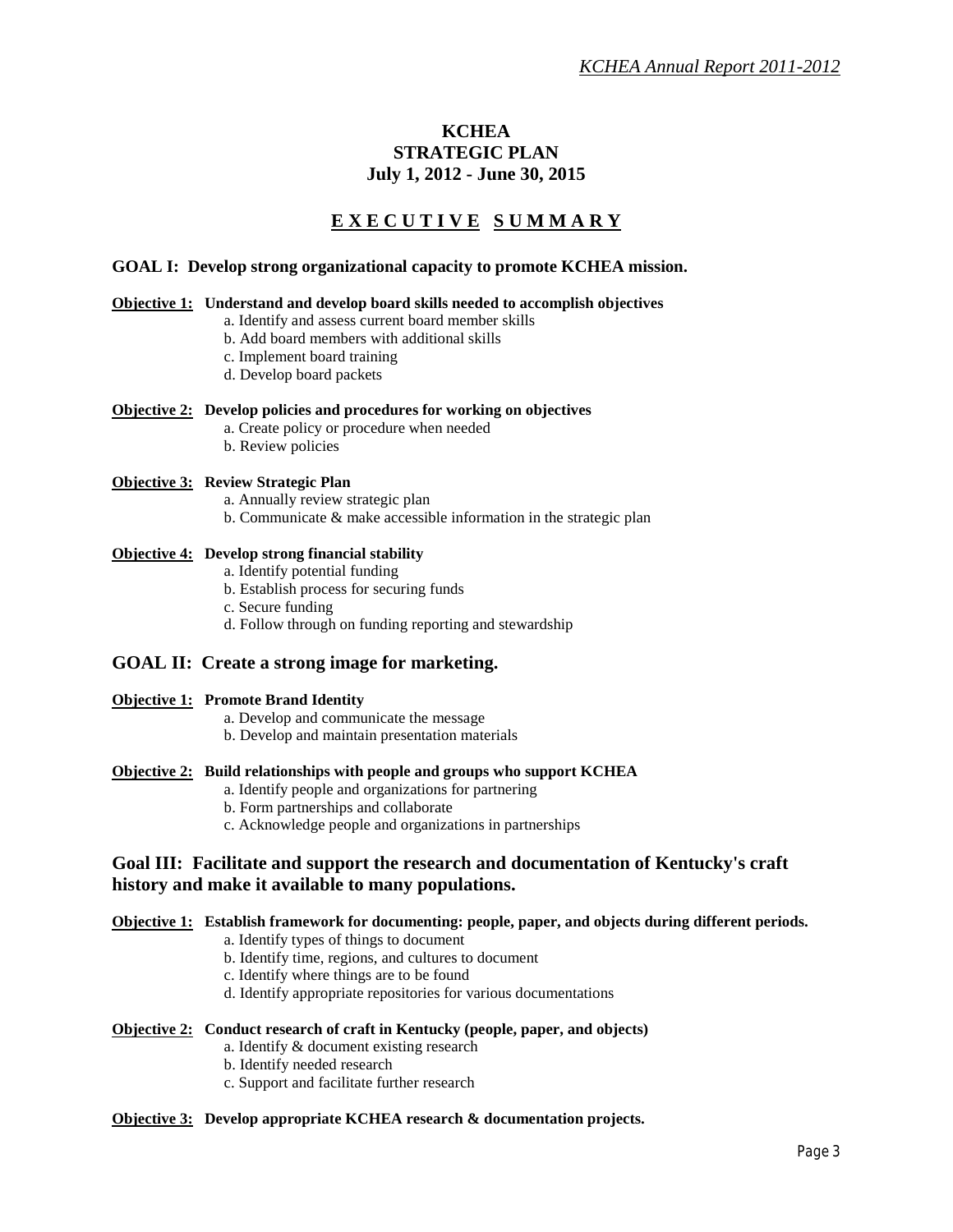- a. Identify and document people, papers, and objects
- b. Establish process for developing projects
- c. Implement projects

#### **GOAL IV: Partner with other organizations in crafts, the arts, education and humanities to preserve and present Kentucky's craft history.**

#### **Objective 1: Identify and establish relationships with potential partners**

- a. Identify potential partners
- b. Communicate mission to potential partners
- c. Determine common needs and goals

#### **Objective 2: Seek input from partners on possible projects**

- a. Contact potential partners
- b. Discuss joint areas of interest

#### **Objective 3: Collaborate on projects with partners**

- a. Investigate potential projects with partners
- b. Select projects
- c. Determine areas of responsibility
- d. Detailed action plan for project

#### **Objective 4: Facilitate work of partners**

- a. Determine types of projects to facilitate
- b. Establish mechanism to communicate opportunities
- c. Provide access to resources

#### **GOAL V: Serve as a national model for collecting and for documenting the craftspeople, written information and objects of our state's history.**

#### **Objective 1: Document, monitor, and evaluate activities**

- a. Develop tools for evaluating success
- b. Identify best practices
- c. Communicate successes and failures

#### **Objective 2: Publicize activities**

- a. Identify methods of communication
- b. Develop tools for communication
- c. Develop general information dissemination list
- d. Communicate successes and failures

#### **GOAL VI: Present the history of crafts so that all Kentuckians take pride in our long, diverse and continuing craft traditions.**

#### **Objective 1: Develop major projects**

- a. Identify potential projects
- b. Establish priorities of projects
- c. Determine partners and resources needed for projects
- d. Implement projects

#### **Objective 2: Establish a presence in diverse locations**

- a. Identify venues
- b. Determine how to approach and what is appropriate

#### **Objective 3: Reach out to diverse populations**

- a. Identify diverse populations.
- b. Determine how to reach diverse populations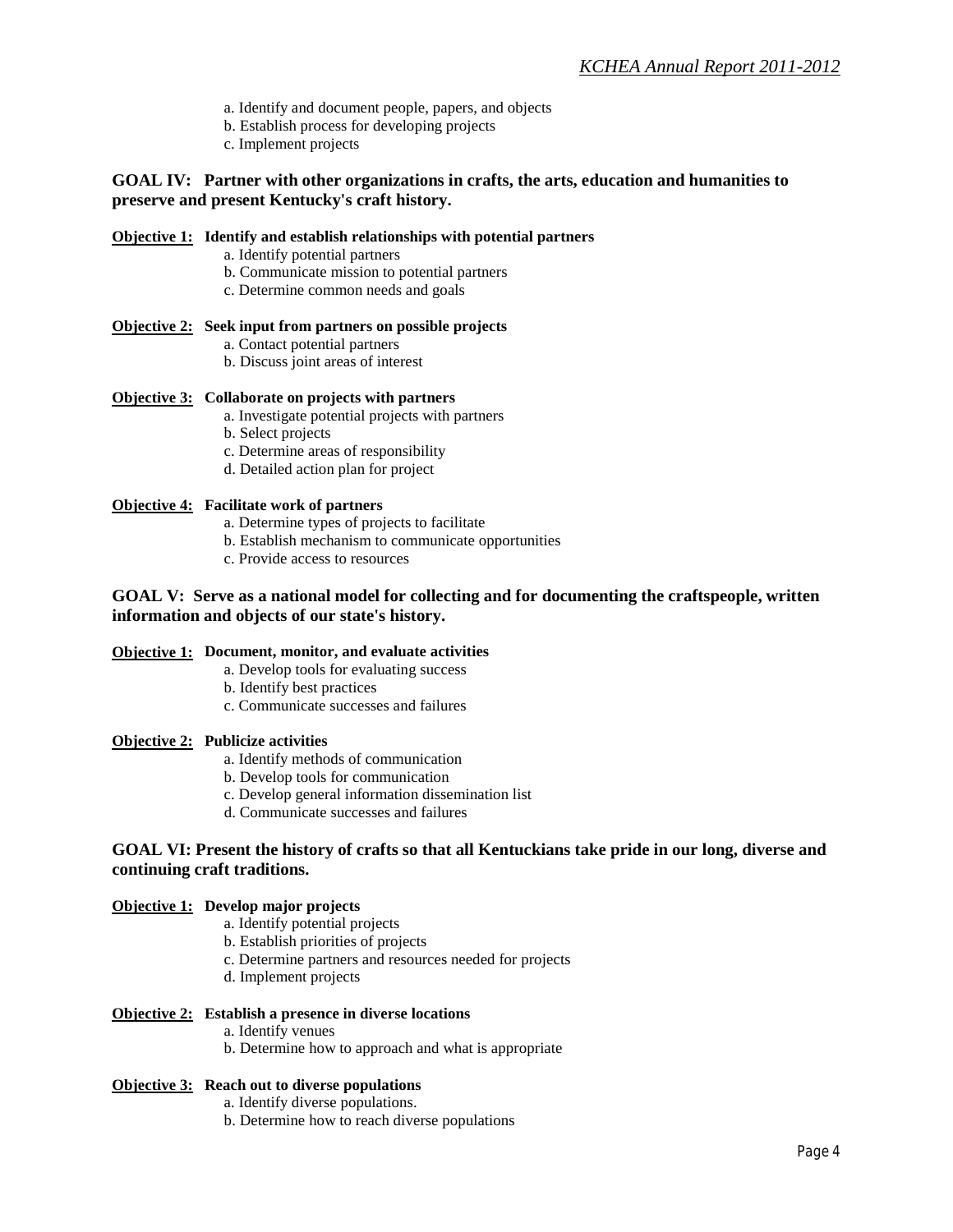## **OVERVIEW** *Accomplishments and Progress Toward Goals*

#### **GOAL I: Develop strong organizational capacity to promote our mission.**

#### **Policies:**

- Reviewed and revised existing administrative policies.
- Drafted video use policy and finalized new release form for video interviews, with attorney input.
- Identified need to develop policy for documentation of activities and work plans.

#### **Administration:**

- Successfully transferred treasurer duties over to Philis Alvic and bank account to Lexington branch.
- Developed standardized budget categories and form for reporting of finances to the board.
- Identified need to rent a safe deposit box at the bank for storage of important legal documents (e.g. copyright)
- Realigned committees. Created Marketing and Publicity committee chaired by Fran Redmon. Re-identified web committee as the Craft Encyclopedia committee and combined website with Marketing and Publicity committee.
- Reviewed and identified list of currently active committees. ×,

#### **Board Development:**

- Board members Nancy Atcher and Fran Redmon attended the Non-Profit Leadership Conference sponsored by the Non-Profit Network, in Lexington, October 27, 2011. Attended sessions on fundraising and marketing.
- Developed list of potential new board members and approached several people of interest.
- Increased board membership by one, added Deborah Chenault to the board.

#### **Planning:**

Conducted board planning session to review and revise Strategic Plan for FY 2013-2015.

#### **Funding:**

- Revised strategy for approaching honorary founders and made initial contact with key people as base for ongoing fundraising plan.
- Received \$3,000 matching grant from LexArts and raised matching funds of \$3,000 to support Luthier interviews.

#### **GOAL II: Create a strong image for marketing.**

- Successfully published and announced creation of KCHEA web site.
- Updated materials on web site including luthier press release, annual report, additional images from library exhibit, and board bios.
- Emailed Press Release announcing LexArts grant to KCHEA mailing list--237 contacts.

#### **GOAL III: Facilitate and support the research and documentation of Kentucky's craft history and make it available to many populations.**

Finalized copyright status as final step in placing video oral history transcripts with the Kentucky Historical ×. Society.

#### **GOAL IV: Partner with other organizations in crafts, the arts, education and humanities to preserve and present Kentucky's craft history.**

Partnered with Amanda Fickey of UK, Bob Gates of the Kentucky Folklife Program, and Jesse Wells of the Morehead State University Traditional Music School in the implementation of video oral histories of Kentucky Luthiers.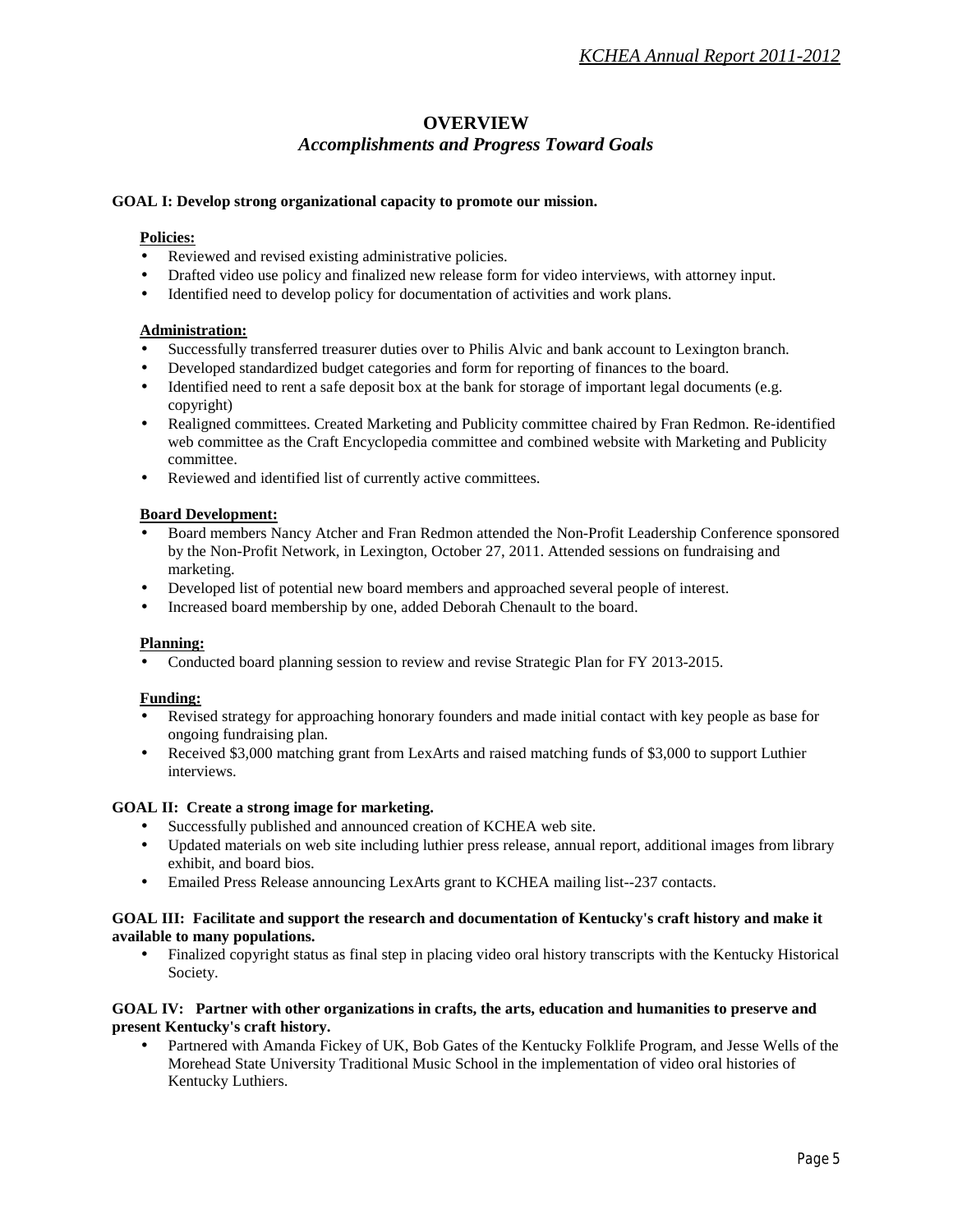Updated LexArts credits on the web site in association with the luthier project to comply with crediting  $\blacksquare$ requirements.

#### **GOAL V: Serve as a national model for collecting and documenting the craftspeople, written information and objects of our state's history.**

- Continued to document KCHEA activities and projects via formal reports (e.g. 2010 Annual Report, yearly calendar of activities, and via the web)
- Received listing in Craft Organization Development Association newsletter about Luthier Oral History k, Project.

#### **GOAL VI: Present the history of crafts so that all Kentuckians take pride in our long, diverse and continuing craft traditions.**

- Held several meetings of the Craft Encyclopedia Committee to develop scope of work and identify t. categories and potential partners.
- Interviewed 19 instrument makers featured in the traveling *Made to be Played* exhibit as part of the k, ongoing Craft Luminary Project.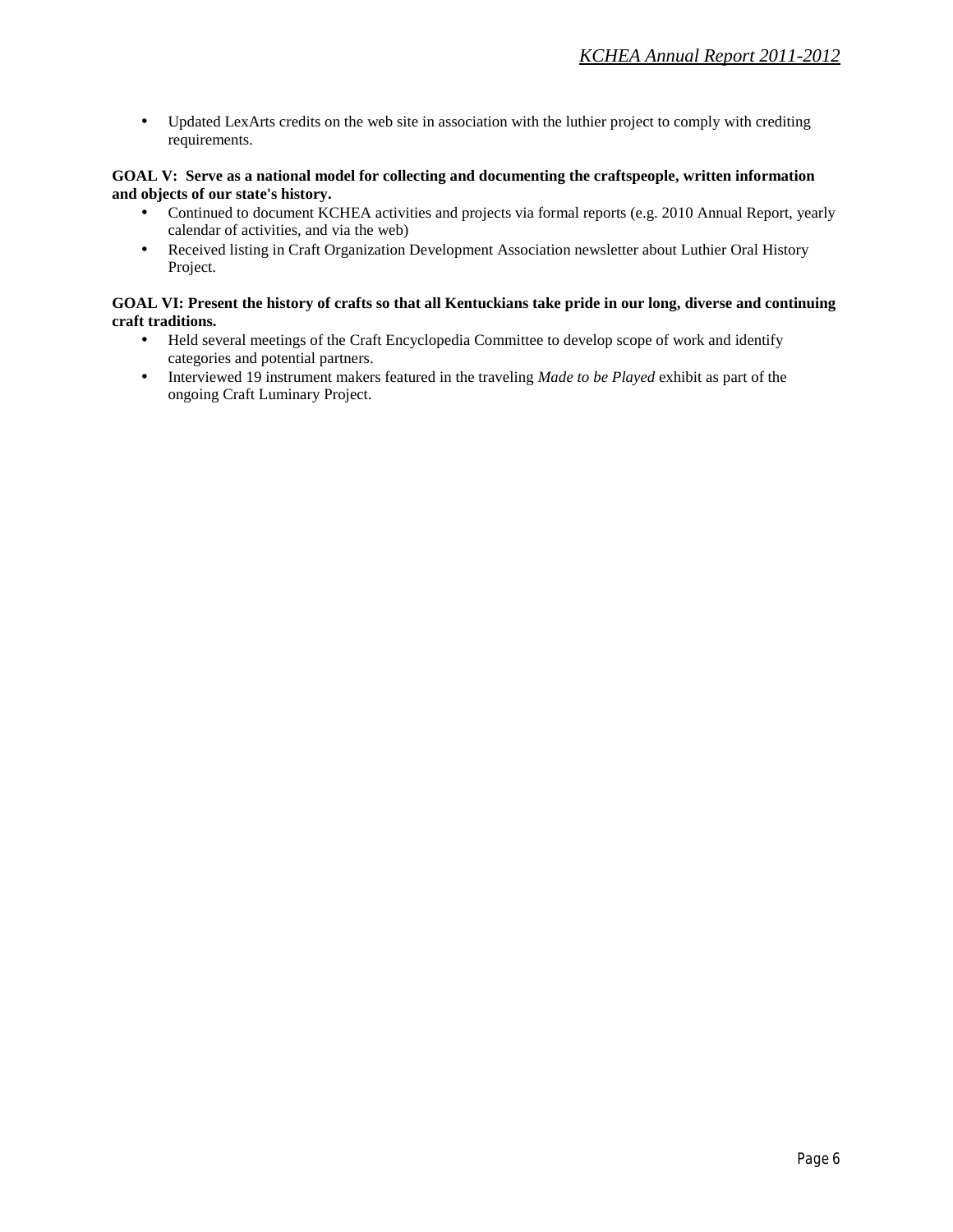## **PROJECTS**

### *Kentucky Craft History Virtual Encyclopedia*

The Craft Encyclopedia committee met several times and began to sort out issues involved with putting together a virtual craft history encyclopedia. Members of the committee have written for similar encyclopedias and have a sense of the requirements and issues. Through their research it was determined that the New Georgia Encyclopedia is the best model to use for the KCHEA project.

The committee envisions the virtual encyclopedia as being a resource for schools, an information destination for makers and appreciators of crafts, and a starting place for further scholarship documenting Kentucky's crafts. The committee decided that it is important to reflect not only the diversity in types of crafts but to show diversity in geography, craft-makers, and historical periods.

Actions Completed:

- 1. Starting from the list of craft categories used by the Kentucky Craft Marketing Program for computer sorting, a list of possible categories was reorganized and expanded to be used in the craft encyclopedia.
- 2. An introductory letter outlining main concepts of the encyclopedia was drafted for presentation to potential partners.
- 3. A list of potential partners was compiled and includes craft related organizations, museums and other institutions with some involvement with crafts, and government agencies that have to do with crafts or history.

Future Actions:

- 1. Seek a virtual home for the encyclopedia.
- 2. Recruit potential partners through board member contacts.
- 3. Expand encyclopedia committee.
- 4. Research funding sources.
- 5. Establish an advisory committee.
- 6. Conduct planning meeting of the potential partners and writers.

#### *Craft Luminary Project*

As part of KCHEA's ongoing work to document the stories of Kentucky's leading craft luminaries, a matching grant project with LexArts featuring luthiers was successfully completed.

Nineteen high-quality video interviews were conducted with a diverse group of instrument makers, who reside across the state. The interviews were conducted in the makers' studios and workshops and included a discussion of the technical approaches to their craft. A follow-up story on two of the luthiers, Harry Bickel and Garry Cornett, and their participation in the project was featured in the Louisville Courier-Journal on July 17, 2012.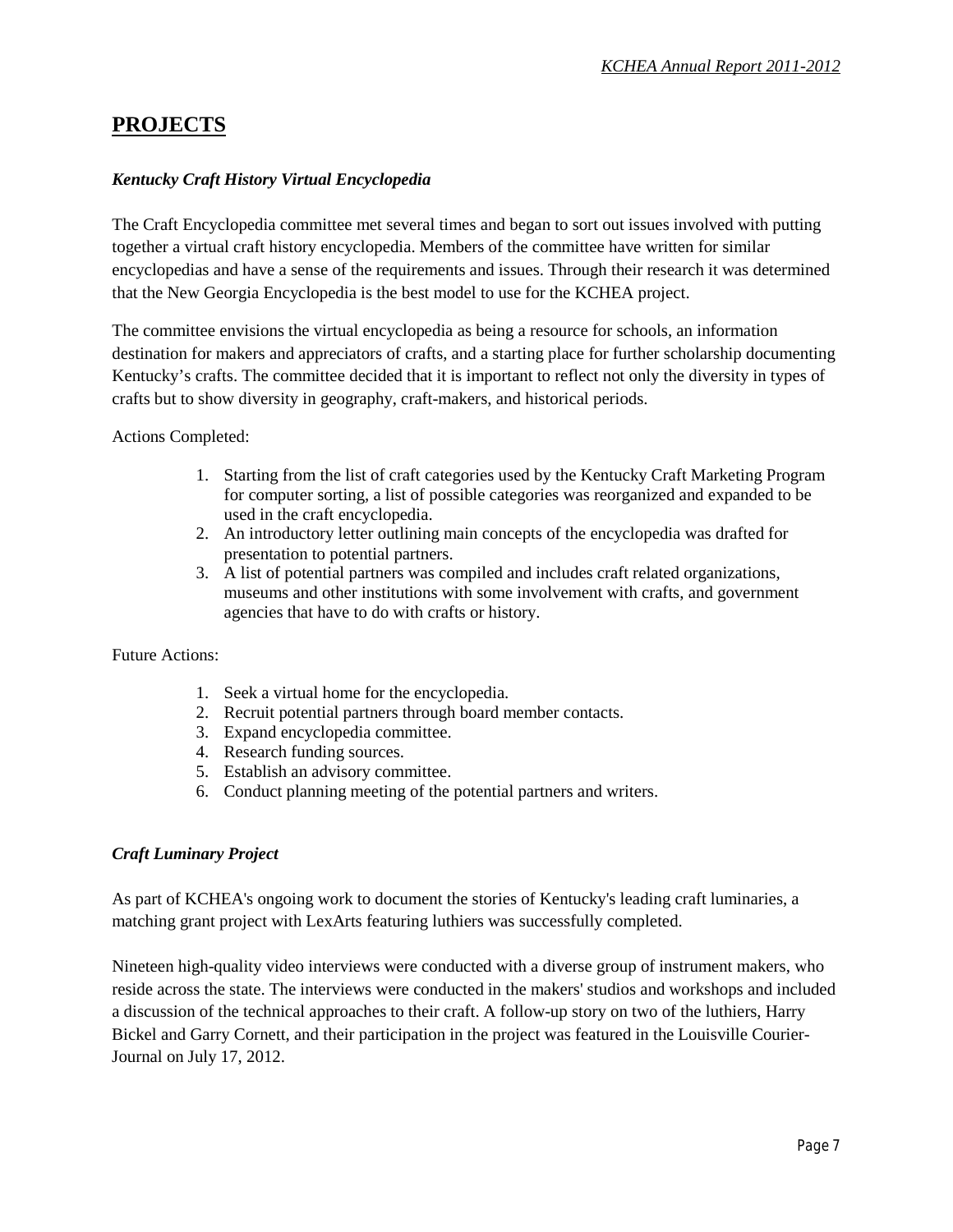Future plans for the interviews include seeking a transcription grant from the Kentucky Oral History Commission, placement with the Kentucky History Center for ongoing research, and a possible documentary video produced from the interview tapes.

Technical assistance was provided and the selection of the luthiers was made by Bob Gates, Kentucky Folklife Program; Jesse Wells, Kentucky Center for Traditional Music at Morehead State University (MSU); and University of Kentucky Geography Ph.D. Candidate Amanda Fickey. They also conducted the interviews along with MSU graduate student Thomas Albert. Sean Anderson was the videographer.

In addition to the LexArt grant, matching support was provided for the interviews through contributions by several private donors.

The following is a list of the interview participants and their locations:

- Wayne Andrews, Morehead
- Harry Bickel, Louisville
- Ray Bowen, Winchester
- Gary Cornett, Louisville
- Gary Cotton, Grayson
- Cathy Currier, Richmond
- Arthur Hatfield, Glasgow
- Neil Kendrick, Frenchburg
- Donna & Lewis Lamb, Lancaster
- Scott Leady, Winchester
- Warren May, Berea
- Raymond McLain, Morehead
- Art Mize, Lexington
- Frank Neat, Columbia
- Ron Penn, Lexington
- Steve Rigsby, Morehead
- George Wakim, Lexington
- Monti Weaver, Winchester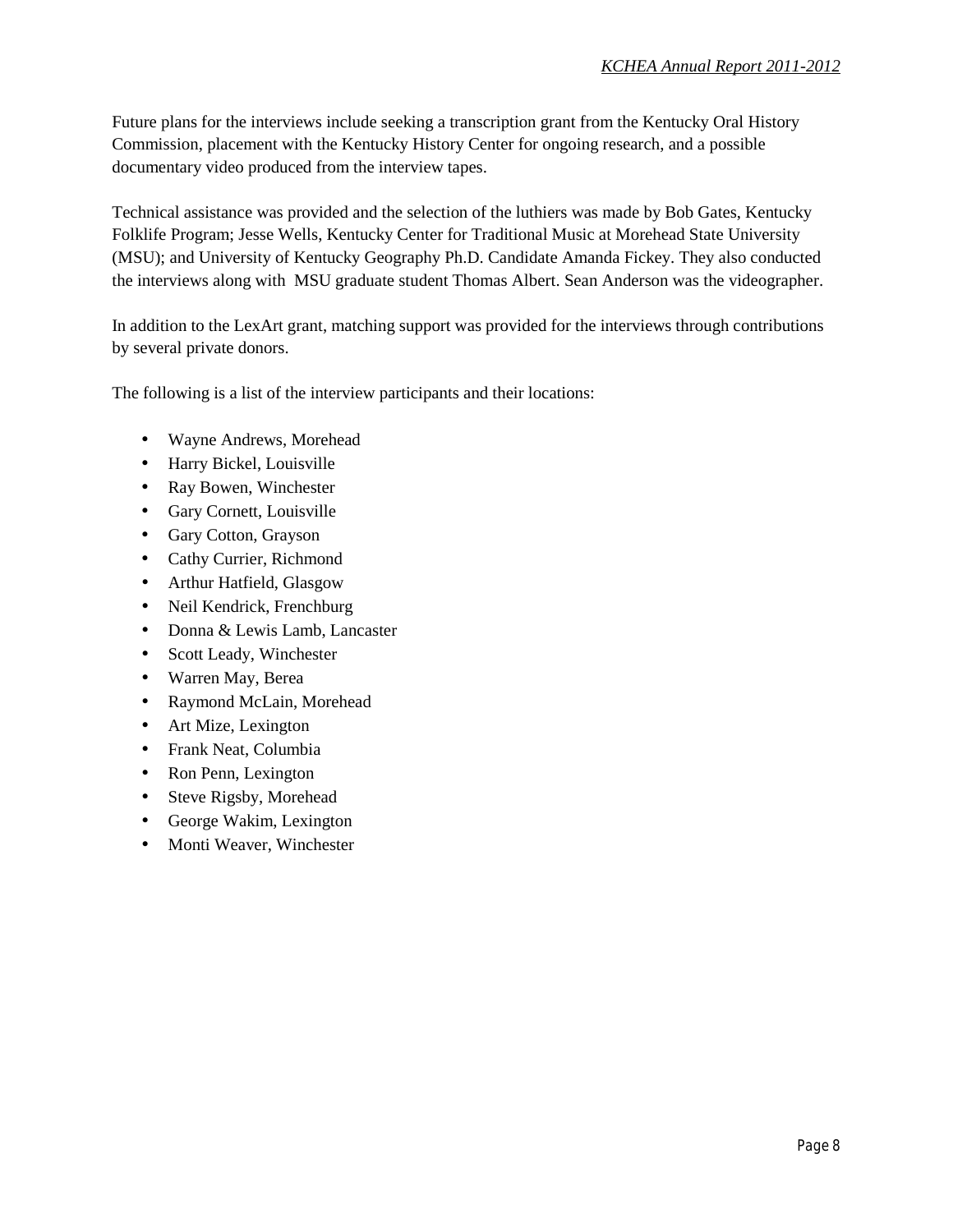## **FINANCIAL REPORT**

|                                   | <b>Budget</b> | <b>Actual</b> | <b>Budget</b> |
|-----------------------------------|---------------|---------------|---------------|
|                                   | FY 2011-2012  | FY 2011-2012  | FY 2012 - 13  |
| <b>BANK ACCOUNTS</b>              |               |               |               |
| <b>Community Trust</b>            | \$11,176.19   | \$15,521.09   |               |
| <b>Berea College</b>              | \$3,180.30    | \$3,180.30    |               |
| <b>Total</b>                      | \$14,356.49   | \$18,701.39   |               |
| <b>INCOME</b>                     |               |               |               |
| Contributions                     | \$13,000.00   | \$2,975.00    | \$10,000.00   |
| Grants                            | \$3,000.00    | \$1,500.00    | \$1,500.00    |
| Other                             | \$0.00        | \$30.00       |               |
| <b>Totals</b>                     | \$16,000.00   | \$4,505.00    | \$11,500.00   |
| <b>EXPENSES</b>                   |               |               |               |
| People                            |               |               |               |
| Personnel                         | \$0.00        |               | \$2,000.00    |
| Consultants                       | \$0.00        |               |               |
| <b>Professional Services</b>      | \$150.00      |               | \$500.00      |
| Activities                        |               |               |               |
| Projects                          | \$8,000.00    | \$2,122.43    | \$6,000.00    |
| <b>Board Training/Conferences</b> | \$500.00      | \$240.00      | \$500.00      |
| Memberships                       | \$205.00      | \$125.00      | \$200.00      |
| Travel                            | \$200.00      |               | \$200.00      |
| Fees                              | \$30.00       |               | \$50.00       |
| Supplies                          |               |               |               |
| Promotion                         | \$900.00      |               | \$1,200.00    |
| Communication                     | \$290.00      | \$194.50      | \$300.00      |
| Technology                        | \$150.00      |               | \$150.00      |
| Office                            | \$400.00      |               | \$400.00      |
| <b>Totals</b>                     | \$10,825.00   | \$2,681.93    | \$11,500.00   |

### **Contributions:**

| Grants:                                                                                                                                                           | Cash (cont'd):                                                                                                                                                                                          | Kentucky Center for Traditional Music                                                                                                |
|-------------------------------------------------------------------------------------------------------------------------------------------------------------------|---------------------------------------------------------------------------------------------------------------------------------------------------------------------------------------------------------|--------------------------------------------------------------------------------------------------------------------------------------|
| LexArts, $$3000$<br>Cash:<br>Dan Barnes, \$100<br>Judith Baumann, \$100<br>Steven Caller, \$250<br>Frederick Heath, \$100                                         | Arturo Alonzo Sandoval, \$100<br>Judith Saxe, \$100<br>Ronald Saykaly, \$200<br>Janet Serrenho, \$100<br>Arthur Shechet, \$500<br>Charles Stone, \$100<br>William Stone, \$75<br>Matthew Watkins, \$100 | Amanda Fickey<br>Marie Hochstrasser<br><b>Volunteer Hours:</b><br>Board Members - 777 hours<br>Other - 88 hours<br>TOTAL - 865 hours |
| Mollie Heron, \$200<br>Ellen Karpf, \$100<br>Everett McCorvey, \$250<br>Robert McIntyre, \$100<br>Pam Miller, \$100<br>Allen Porter, \$300<br>Linda Ravvin, \$100 | <b>Additional In-kind Support:</b><br>Greenbaum, Doll & McDonald<br>Kentucky Artisan Center at Berea<br>Kentucky Folklife Program                                                                       |                                                                                                                                      |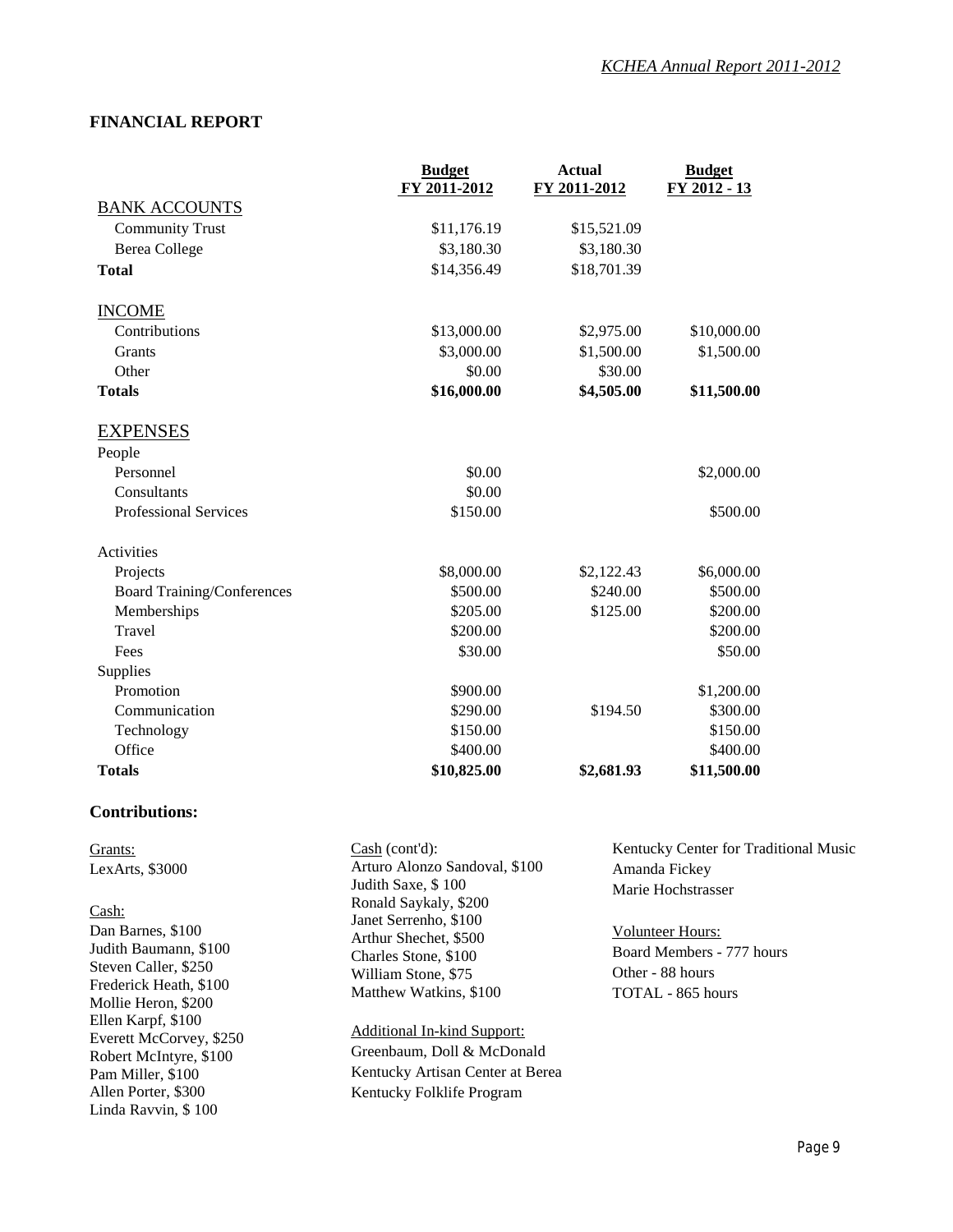## **BOARD OF DIRECTORS**

**Susan Goldstein**, **Founding President**, is an artist, curator, and art collector, graduated from the University of Vermont with a B.A. in Elementary Education and earned a Master's degree in Counseling Psychology from Tuft's University. An innovative clay artist, her work has been included in many national and regional exhibitions, including the Governor's Mansion in Frankfort and the Congressional Office Building in Washington DC. She has numerous past and present board affiliations including the Kentucky Museum of Art and Craft, the Lexington Art League, Lexington Fayette County Government, and the Kentucky Guild of Artists and Craftsmen, where she served as president. In 2009, nominated by the Lexington Arts Council, she received the National Philanthropy Day Award.

**Fran Redmon, President,** has a B.F.A. in Commercial Art from Western Kentucky University. From 1986 through 2007 she served as director of Kentucky Craft Marketing (CMP), a program of the Kentucky Arts Council. Fran successfully spearheaded numerous initiatives that gained international recognition for the CMP and established it as a national model. In 2007 she was the recipient of the Craft Organization Development Association's (CODA) national award for "Outstanding Service, Creative Thinking, and Leadership" having a significant impact on the crafts field. Fran has held craft leadership positions in Kentucky and nationally, serving on several boards, advisory councils and various state government committees. She has recently done consulting work with programs in Georgia and Pennsylvania, worked as a consultant for CODA, and is a Kentucky Peer Advisor for the Kentucky Arts Council.

**Nancy Atcher, Secretary**, has a B.S. in Business from Indiana University. In 1983, she was the first executive director of the Kentucky Art and Craft Foundation, now known as the Kentucky Museum of Art and Craft, Louisville, Kentucky. In 1987, she joined Kentucky Craft Marketing, a program of the Kentucky Arts Council, where she assisted in orchestrating many successful initiatives. In 2001, she coordinated the Program's Product Development Initiative, teaming with artists, craftspeople and retailers to build a retail program for Kentucky products. Since retirement in 2008, Nancy provides marketing workshops to organizations, consulting with individual artists and is active in community theater. She has served on the board of the Artist Business Institute and is currently the chair of the Fine Arts Committee at First United Methodist Church, Frankfort.

**Philis Alvic, Treasurer,** is an artist, weaver, and writer. Since graduating from the School of the Art Institute in Chicago, she has shown her work in exhibitions throughout the country and been awarded the Certificate of Excellence from the Handweavers Guild of America. She has published over 100 articles and papers on crafts and crafts history and two books, one on early 20<sup>th</sup> century Appalachian weaving centers and the other on crafts of Armenia. She served as an international craft development consultant through agencies funded by USAID.

**Lila Davis Bellando** earned a B.A. in Elementary Education at Berea College and a Master's degree in Education with a concentration in art at Eastern Kentucky University. Before becoming co-owner and president of Churchill Weavers in charge of design and product development, she was an elementary art teacher. She has extensive affiliations, past and present, with boards of arts, civic, and education organizations, including serving as the Vice Chair of the Kentucky State Board of Education. She is currently serving as president for the Southern Highland Handicraft Guild board of directors.

**Richard Bellando,** was co-owner and vice president in charge of sales and operation of Churchill Weavers and before that, served as the director of the Berea College Student Crafts Industries. He graduated from Berea College and did postgraduate work at Vanderbilt University. He was the first executive director of the Kentucky Guild of Artists and Craftsmen from 1967-1970. He currently serves on the boards of numerous arts, business, and civic organizations.

**Deborah Chenault,** earned a B.S. degree in Accounting from the University of Kentucky and furthered her education in the Fine Arts programs at both the University of Kentucky and Eastern Kentucky University, originally studying jewelry fabrication in Chiang Mai, Thailand. She is an artist, writer, and owner of Twelfth House Designs, and designs and fabricates mixed metal jewelry. She exhibits widely throughout the region and has received several awards. She has published hundreds of freelance articles and illustrations. She served as a Division Chief Financial Officer at a Lexington corporation and has held many board and committee positions in the arts. She has worked in numerous other volunteer capacities, including service at Operation Read and the Palliative Care Ward of Good Samaritan Hospital in Lexington.